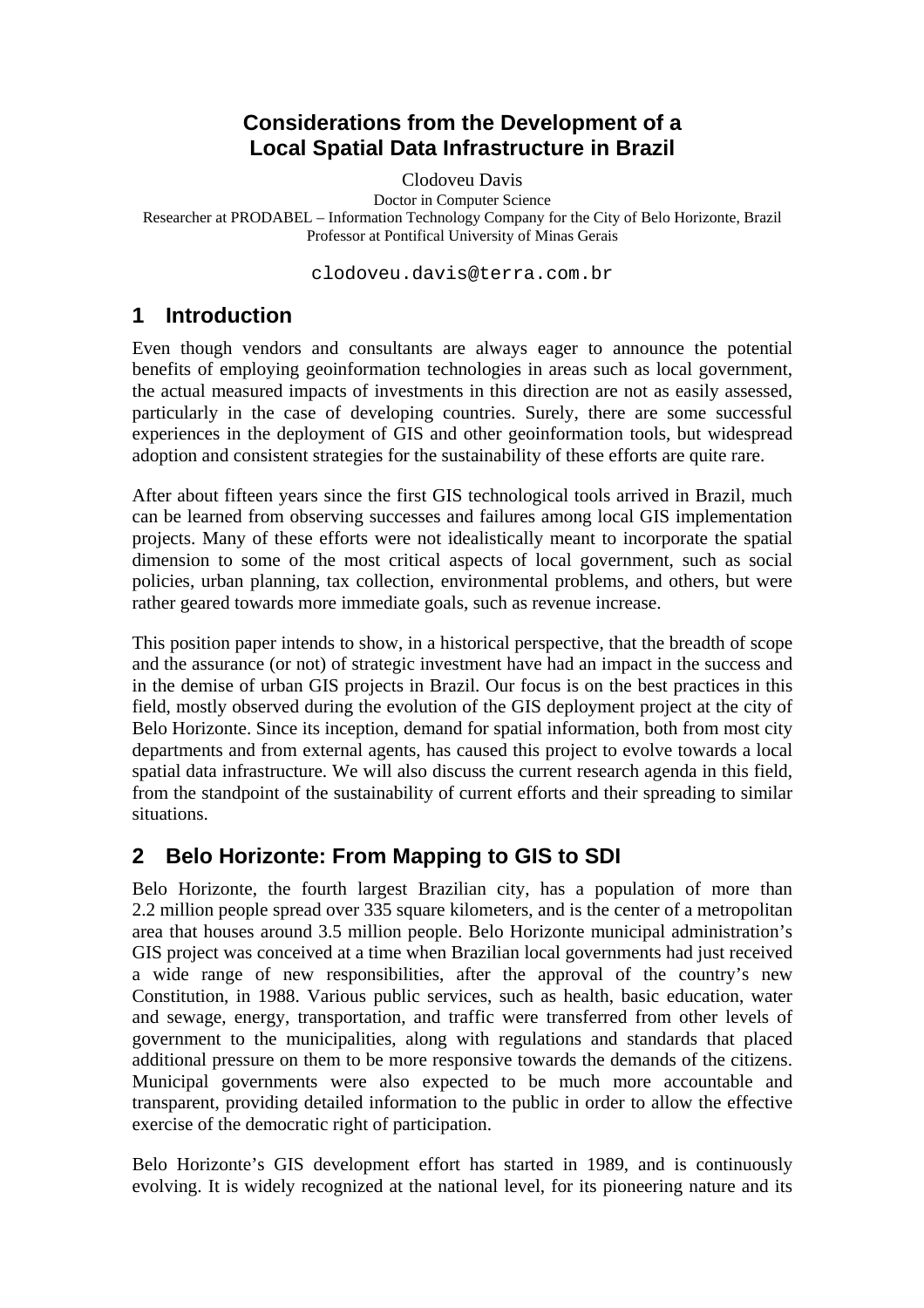innovative proposals, which gave priority to social applications, including education, health, transportation, traffic and environmental control, among many others. Throughout its history, Belo Horizonte's GIS has received awards, has been widely presented in the form of invited lectures at many events nationwide, and has generated a body of over 200 publications, including dissertations and theses, academic papers with technological and methodological innovations, conference papers about applications development, and technology dissemination articles<sup>1</sup>.

In the early nineties, most other GIS projects were almost exclusively driven towards revenue increases, following a sales pitch presented by many vendors and consultants. According to these "specialists", deploying a GIS would cause enough revenue increases to pay for the entire technological investment in a very short time. In fact, methodological flaws and lack of consistent updating caused cadastral bases for taxing purposes to be quite outdated, and any data checking or updating effort would cause revenue increases anyway – regardless of the use of GIS. For that reason, most urban GIS projects in Brazil were led by the tax collection department, rather than by the urban planning department, or even by an IT department.

In Belo Horizonte, the GIS was developed at the municipal IT company (PRODABEL), which was also the responsible for the city's cartography. This unusual scope of activities enabled Prodabel, early in the project, to form a team of specialists in several IT areas (databases, information systems, computer graphics) as well as in fields such as urban cadastre, cartography, surveying and others.

Concern on multiple uses of the data was present early on the project. Ensuring the level of investments and political support required to push the project forward, at a time when this technology was largely unknown, required project managers to propose applications in many different areas. Project managers were also able to convince decision makers throughout the administration that a solid basemap was required in order to provide adequate support for the thematic applications.

With this, Belo Horizonte's GIS was faced early on with three important challenges: (1) building a general-purpose database, (2) developing a wide range of applications, mostly in social fields, and (3) keeping this database up-to-date, as required by the applications.

The first challenge is directly related to research in topics such as data transfer standards, evolving towards interoperability, and then on to semantics and ontologies. This caused part of Prodabel's GIS team to evolve into a research team, continuously seeking innovative approaches and solutions to all these themes, often in cooperation with universities and research centers.

The second challenge regards arguably the most important aspect of GIS as a technological tool, which is its interdisciplinary nature. From this, the involvement of specialists from each application area was required, thus forcing the establishment of strong connections between Prodabel's original GIS team and thematic specialists in each of the city's departments, particularly in health, education, sanitation,

 $\overline{a}$ 

<sup>&</sup>lt;sup>1</sup> For a partial listing of such publications, visit http://www.pbh.gov.br/prodabel/cde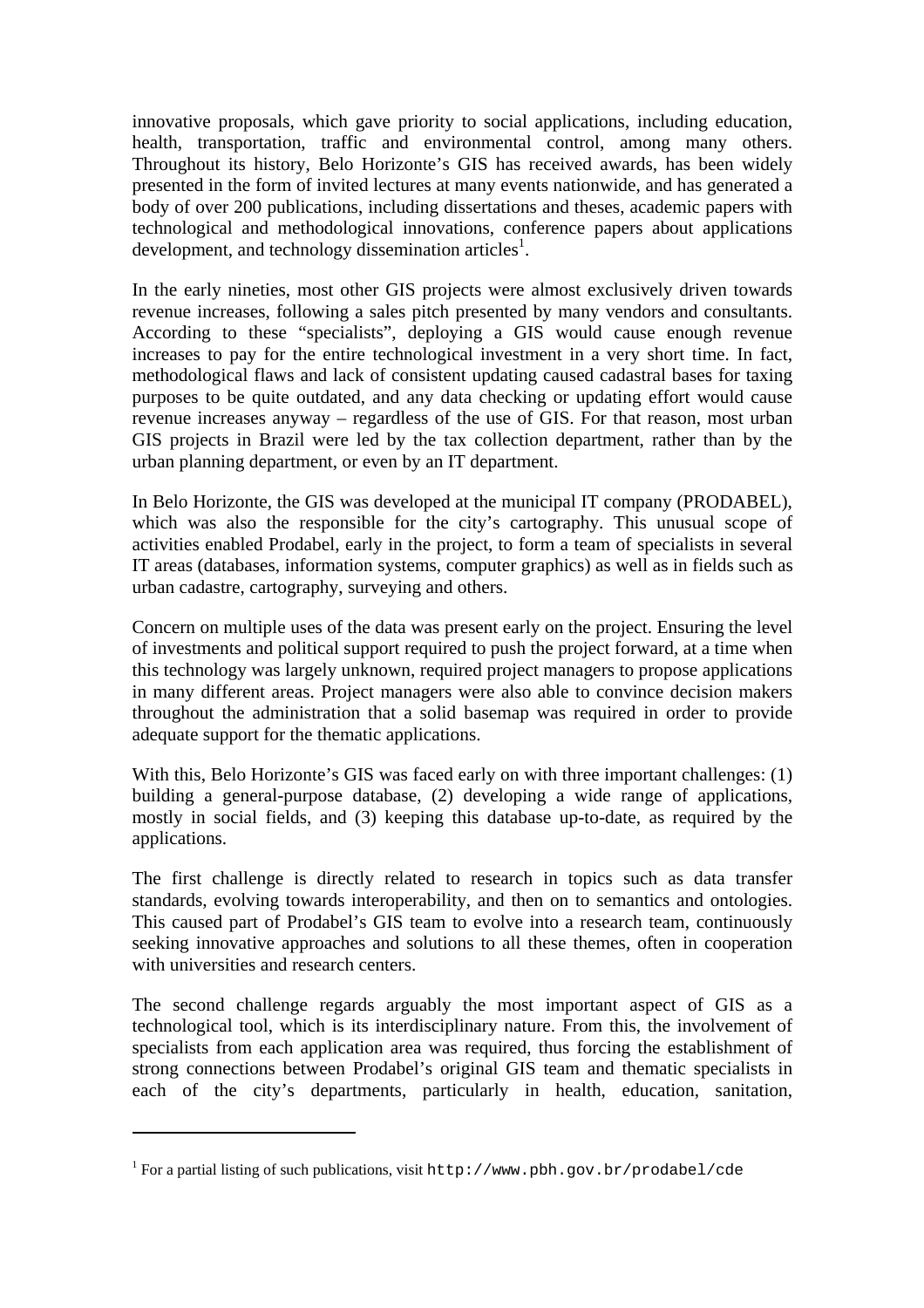transportation, planning and licensing. In each of these areas, GIS became a tool geared towards technical activities, used directly by technicians, with IT and basemap support by Prodabel.

The third challenge required an approach that is neither academic (as the first) nor integrational (as the second). Updating such a varied database (currently comprising over 6 million objects, distributed through over 300 object classes) requires a strong coordination of efforts and cooperation with external agencies (utility companies, state government departments, federal institutions, universities, and others). In turn, this drive towards cooperation provokes an interest in data sharing among the municipal administration and these external actors, which expands even more the range of GIS data and applications, thus forming a virtuous circle, leading to increased data quality, interoperability, and scale gains.

We observe that most GIS projects fail for not achieving either one of these challenges. This is not to say that every single-theme GIS fails, but since data sharing and cooperation are bound not to occur, the financial and political structure must be much stronger for the project to succeed. In developing countries, lack of financial support, political discontinuity, fuzzy goals, and deficient planning have been pointed out as the source of most failures. It is clear to us, after over 13 years of urban GIS development and maintenance, usually under less-than-ideal circumstances, that a strong and up-todate database, on which multiple applications are based, and on which demands from several institutions are constantly placed, tends to receive continuing political and financial support, and is capable of achieving its own technological evolution. This description, in our point of view, corresponds precisely to the definition of a spatial data infrastructure.

# **3 A Research Agenda**

Considering the arguments presented at the previous section, some research challenges come to mind. We'll next provide a general description of each one of them. However, it is important to keep in mind that the observations presented at the previous section should also become a research theme, possibly in administration or information science, in order to develop a broader view of the subject.

**From Data Interchange Standards to Interoperability to Semantics and Ontologies.** Early in the development of GIS, the lack of neutral data interchange standards was an issue, something that prevented cooperation and data sharing. Later on, with initiatives such as the creation of the OpenGIS Consortium, the focus changed towards interoperability, i.e., the drive towards data sharing among heterogeneous networks, and among products from various vendors. However, semantic differences in data modeling and in the development of databases have led to a more profound discussion, on data semantics and related subjects. One of these subjects is nowadays a much debated field, over which agreements on common conceptualizations are researched. Ontologies, and ontology-based information systems, are changing the way we design and implement knowledge-based applications.

**Ontologies of Urban Geography.** Particularly in urban applications, we see the need to extend existing agreements and conceptualizations on the semantics of common urban landscape elements, such as addressing, land parceling, and others, thus forming ontologies of urban geography. Many of those elements change rapidly, and current